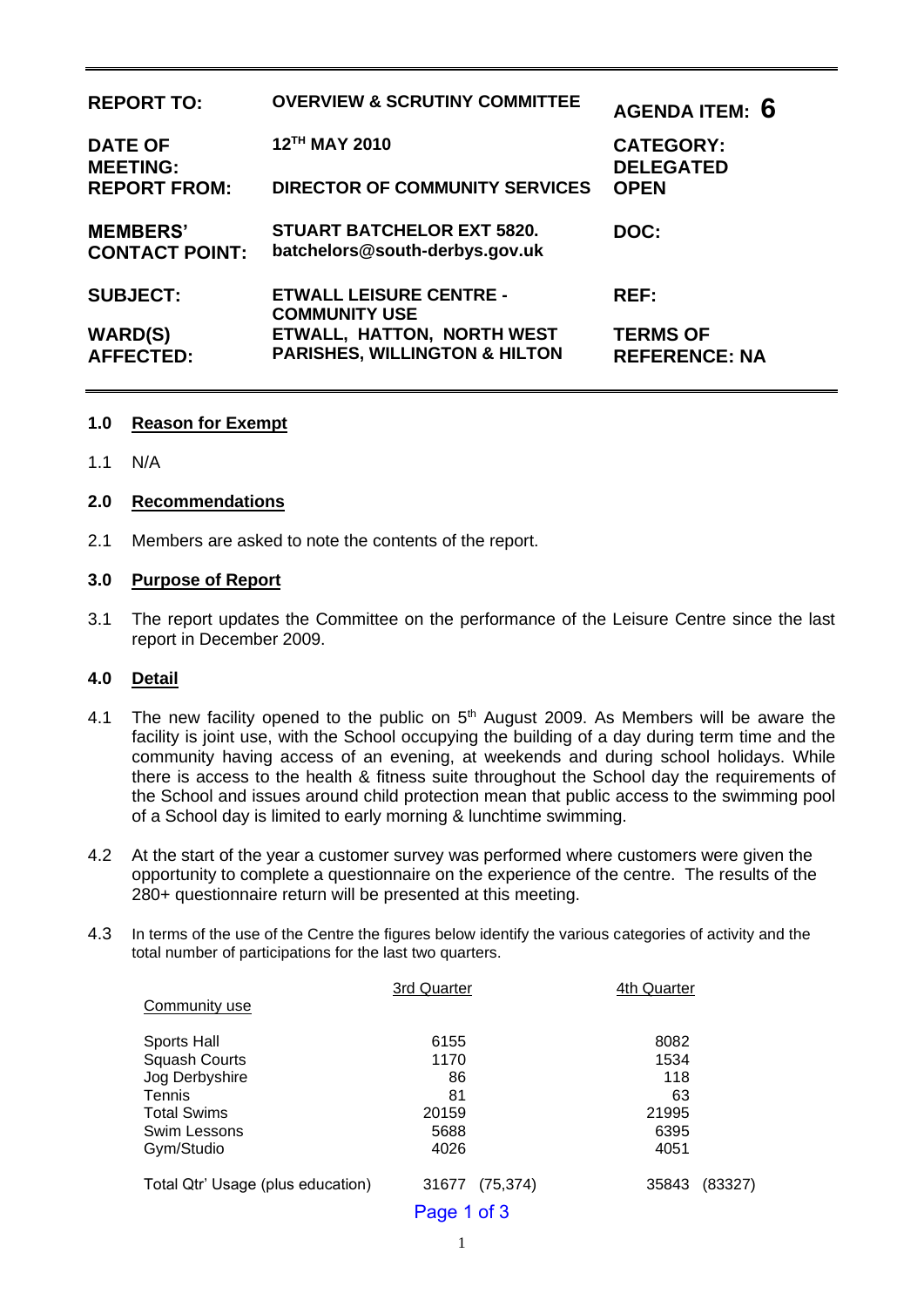#### **Total usage since opening on 5th Aug 2009 - 188,820 (inc education)**

4.4 The catering contract has been awarded to JRhivee Catering Limited. This is based on a 4year profit share contract commencing April 2010.

## **Community**

- 4.5 In terms of membership the current numbers are: Fitness Plus 531 Leisure Card 1,635 Swim Only (Adults) 197 -Free Swim Cards 2245. This compares with the previous Centres level of approximately 120 members.
- 4.6 There are still issues with daytime changing as the school have use of the changing rooms and the recent Survey carried out after 6 months of operation identified cleaning issues. The floor on the first bay of the village changing rooms is the biggest challenge together with the flat perspex covering over the cubicles. Changing rooms for field sports are used only by JPS and are very difficult to keep clean.
- 4.7 There have been a number of notable achievements the most notable being the Swimathon 2010 event held between 16 - 18th April. The Centre ranked 1<sup>st</sup> in the Midlands and 10<sup>th</sup> in the Country.
- 4.8 In February the Minister for Sport, Gerry Sutcliffe MP visited the Centre to see the results of partnership working in sport and in April the Fitness Suite was awarded the Inclusive Fitness Mark at Provisional Level, recognising our commitment to improving customer service and access for disabled people

## **Programming**

- 4.9 There are now have two Aquarobic classes running at full capacity of 60 per week. In terms of the badminton element there are 35-40 children taking part in badminton clubs during school hours and another 30-40 different children attending after school badminton clubs. There are evening classes for adults on Monday, 7 pm and 8.30 pm which are proving popular as casual pay and play sessions. Due to this popularity, they will be extended to include a Friday evening also. The Community Junior Club play 5-7pm on Mondays. The County Squad train 7-8.30pm on Mondays and badminton players from over 50 miles away are travelling to the Centre such is its importance as a suitable training venue. There have also been school badminton festival and competitions. In the Summer there was a 3-day badminton camp, where some youngsters gained Junior Badminton Helper Awards. Future development from April onwards will include, family badminton and swim session on Sunday mornings. The Centre has hosted coach education courses, e.g. First Aid, Safe Guarding and Protecting Children, Equity training. There has been a Mini club event with the swimming club, squash club and triathlon club advertising services to community. A new initiative called Jog Derbyshire has delivered evening beginners and advanced group for Jogging and walking.
- 4.10 The Young Peoples Community Sports Coach (CSC) has been working with a local football club- Hilton Harriers to offer a disability football session, and cricket coaching sessions. with dance sessions planned to start after Easter. The CSC has also organised and run a Junior Sports Leaders award at the centre, training up young leaders, many of whom are now supporting after school clubs and community clubs at the centre. The School Sports Partnership have set up in conjunction with the school many after school clubs including badminton, netball, basketball. The Club Development Officer has set up a Back to Netball Club which started in April and had 53 women aged 16+ attending.
- 4.11 The Adults Community Sports Coach has initiated and started a New to Exercise scheme that runs out of the centre, which in its short time has already increased the amount of referrals into the scheme, from the outreach sessions and we believe this is down to it being based out of a leisure centre setting, rather than a community hall. He also has plans to start a Nordic walking session from the centre starting in May.

## Page 2 of 3